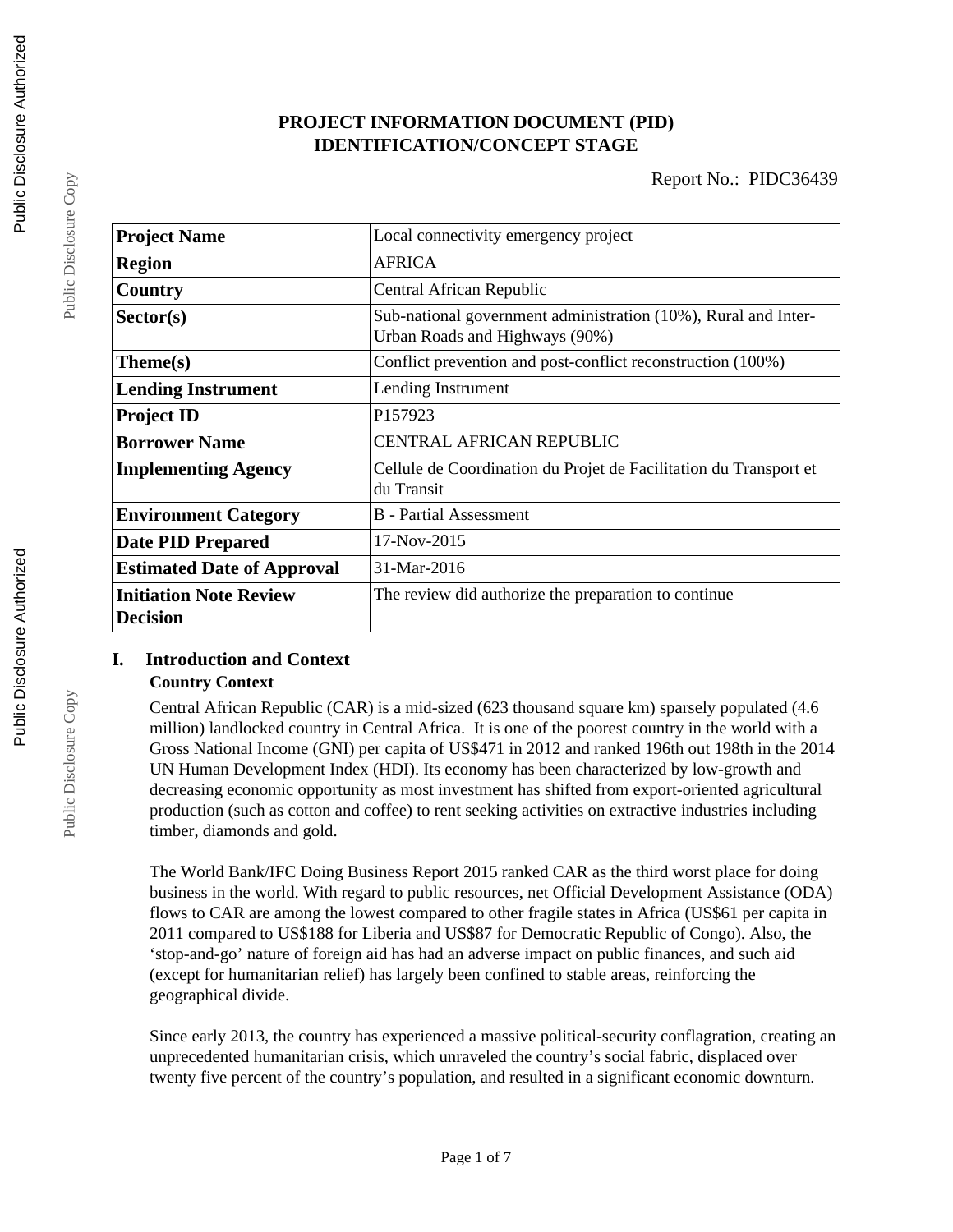The crisis has prompted a large-scale international response, including peacekeeping intervention from African Union (AU), France, European Union (EU) and now, United Nations (UN) forces as well as concomitant emergency relief by UN agencies and non-governmental organizations (NGOs). Meanwhile, the Economic Community of Central African States (ECCAS) is leading a political initiative that has included the installation of a transitional government leading to anticipated national elections by end 2015.

As the politico-security crisis deepened, the country descended into localized violence based on ethnic-religious lines. The need to reinforce peacekeeping led to the 2014 UN Security Resolution 2149, which authorized the deployment of a 12,000-men strong UN peacekeeping force (known as MINUSCA) to replace the Africa Union peacekeeping mission (formerly known as MISCA) in September 2014. In March 2015, the 700-men strong European peacekeeping force (formerly known as EUFOR) ended its mission. Furthermore, France has significantly reduced its peacekeeping force (known as Sangaris) from about 2,000 to about 500 troops, which is now only present in Bangui. Recent violence trends have shown that there is a growing resentment, especially in the urban population, against international military presence and intervention.

The transitional government engaged in a national dialogue process aimed at social and political reconciliation, which culminated in the 2015 May National Forum in Bangui. The Bangui Forum laid the groundwork for national elections which were scheduled to take place in October 2015. However, due to fresh outbreaks of violence especially in and around Bangui, low voter registration, technical challenges, and a gap in the financing required to stage the elections, led to the postponement of presidential and parliamentary elections. It is now expected that the elections will be held on December 13, 2015, unless there is a further postponement in the election dates.

## **Sectoral and Institutional Context**

Surface transport infrastructure. CAR faces a number of major transport infrastructure challenges which range from a very under-developed surface transport network, poor maintenance and dilapidated state of the existing road transport infrastructure. Road transport with a modal share or well over 90% is the dominant form of transport in CAR and the economy is completely dependent on the efficient movement of goods on the corridor from Douala to Bangui. Key obstacles to efficient transit include long delays in the port of Douala, cumbersome transit and customs procedures, multiple legal and illegal check points, and other Non-Tariff Barriers (NTBs). Moreover, violence and increased illegal check points by armed groups on all major road corridors in CAR have a significant negative impact on domestic trade, including the disruption of trade between agricultural production and urban poles of consumption. Finally, CAR's road network is in very poor condition due to a chronic lack of adequate maintenance for the last 20 years or so. This means that to ensure basic connectivity to all parts of the country, improved maintenance funding is critical since at present the Road Fund (RF) presently can only cover 5% of the total maintenance needs.

Governance and state delivery of basic services. The consequence of the 'slow-growth-poorgovernance equilibrium trap' over the past two decades has been an absent 'state-society' contract, with little presence of the state beyond Bangui, other than in an armed or predatory form. This means that basic social service provision has been extremely poor, and peripheral regions have been increasingly marginalized, prompting intermittent armed rebellion.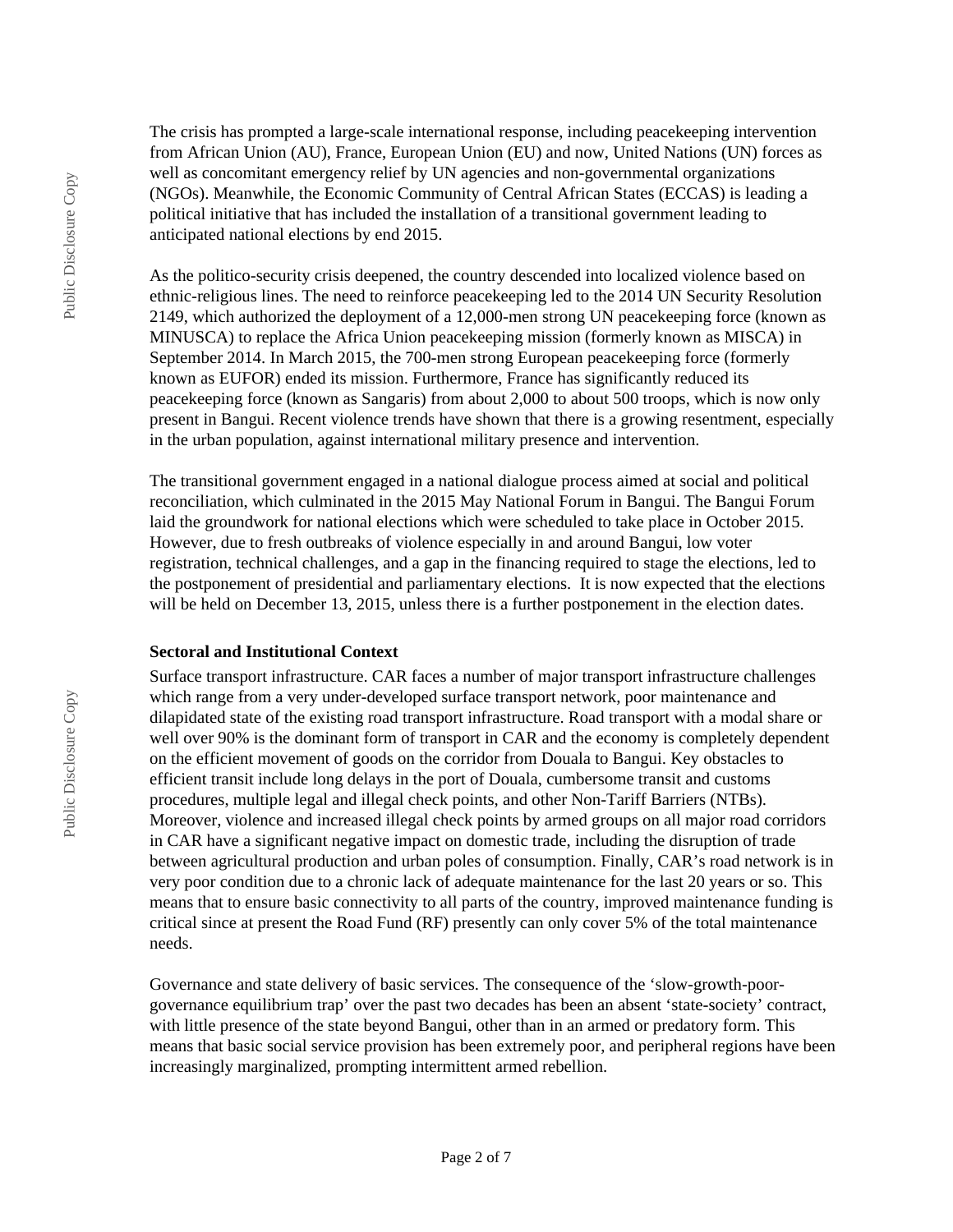The prolonged absence of a basic state presence in many regions of the country, combined with considerable governance deficits in virtually all sectors, means that the effective re-establishment of state control will take time. Rebuilding legitimate, capable, and accountable institutions would therefore benefit from incremental but visible changes (job creation and delivery of basic services), whereby trust can progressively be re-established between the state and its citizens. In a context of high socio-economic needs and low confidence in the state, development interventions must first focus on immediate tangible results for the population and avoid exacerbating on-going tensions. A major challenge facing the Government is to design policies that can help to: (a) show that all citizens, in any region, are equal and fairly treated; (b) restore confidence between the state and citizens as the former redeploys in the provinces; and (c) improve infrastructure and boost the local economy.

To re-establish a stronger state presence throughout the country, the Government of CAR (GoCAR) is about to redeploy territorial administration with World Bank, UN and EU support. The World Bank through the Emergency Public Services Response Project (EPSRP) (US\$30 million) is focusing on financing recurrent costs for eligible civil servants of the non-security sectors in addition to technical assistance on Public Finance Management (PFM). UN and EU support concentrates on facilitating the actual deployment of territorial administration outside Bangui, including incentives package, equipment, local infrastructure and training on inclusive local governance. In addition, the UN project includes support the support to the redeployment of local security forces as well as Community Driven Development (CDD) activities with citizens' engagement on development planning and grants at municipal level.

The World Bank is also currently successfully engaged at the local level through the LONDO Project, providing temporary employment through Labor Intensive Works (LIW) throughout the territory. Organizing LIW provided the opportunity not only to redeploy a State administration not related to security and to contribute to the reviving of the local economy, but also to engage with local stakeholders and communities on other matters related to the crisis.

The proposed project would substantially contribute to the State and peace building efforts by ensuring basic transport connectivity between poorly connected areas in districts situated in the lagging regions (North-East). This should contribute to: (a) revitalize local economy by providing temporary employment at local level; (b) facilitate the movement of goods and domestic trade; and (c) more inclusive local governance by engaging local stakeholders and communities on the targeted road improvement and maintenance.

The proposed project - designed to support social and economic recovery as well as facilitating peacebuilding - is being processed under Operational Policy (OP) 2.30 (Development Cooperation and Conflict), OP 8.00 (Rapid Response to Crises and Emergencies), and paragraph 12 (Situations of Urgent Need of Assistance) of OP 10.00 (Investment Project Financing). This means the proposed project benefits from condensed procedures, deferral of environmental and social requirements, and streamlined fiduciary procedures. In the case of CAR, OP 7.30 (dealings with De Facto Governments) was triggered on March 25, 2013 and remains in effect. The provisions of Paragraph 5 (New Operations) of OP 7.30 have been reviewed and weighed against the policy's five criteria. The Region's assessment is that, twenty-one months after the beginning of the second Transition, major developments have occurred that justify the resumption of new project financing: (a) This grant should not expose the World Bank to any additional legal or political risks associated with the country's financial obligations and obligations to carry out the project, as demonstrated by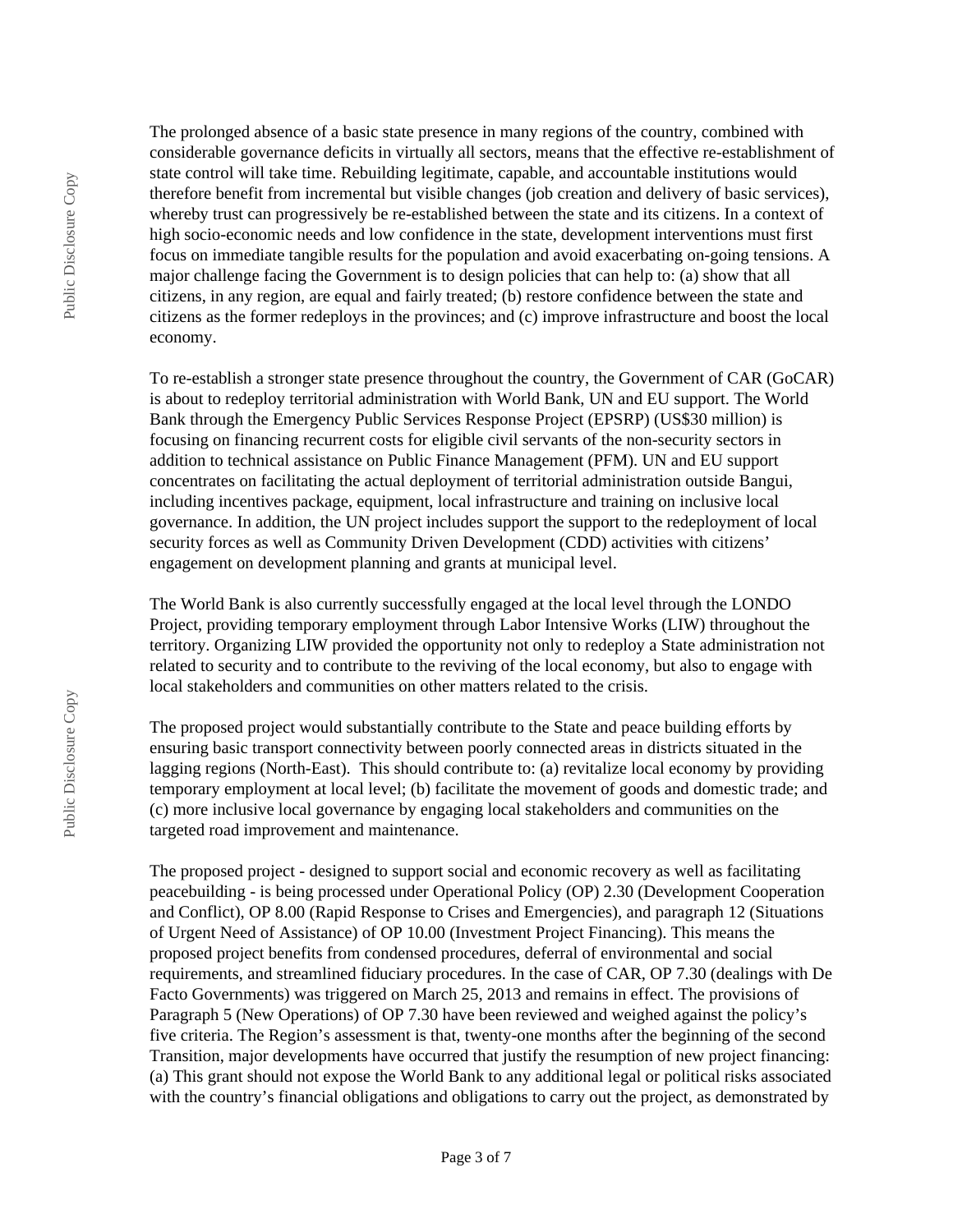the successful execution of the World Bank's Emergency Response Plan.

(b) The Government is back in effective control of the country, thanks to the support of the MINUSCA. It also enjoys a reasonable degree of stability and public acceptance as demonstrated by the recent exercise of decentralized consultations that has led to the national forum for reconciliation, as well as the redeployment of the prefects in all provinces.

(c) The Government recognizes the country's past obligations, in particular those to the Bank. Past Governments have generally recognized the obligations incurred by the de facto governments that have preceded them.

(d) The Government has been recognized by all countries, particularly neighboring ones from the Economic Community of Central African States. Both the United Nations (UN) and the African Union are providing strong political backing. The International Contact Group met in Brazzaville on March 16, 2015 and confirmed its support to the Transition Authorities.

(e) The position of other international organizations toward the Government is overwhelmingly supportive and virtually all of them have resumed technical and financial assistance to the country.

#### **Relationship to CAS/CPS/CPF**

The proposed project will directly contribute to the Country Engagement (CEN) Note short-term stabilization objective (Phase 1) by restoring basic transport connectivity to populations living in the lagging regions to urban centers. The CEN identifies the immediate priority of: (a) breaking out of the repeated cycles of violence; (b) beginning to build confidence in the transition process, (c) restoring some basic functions of the state; and (d) underpin reconciliation by providing some early tangible outcomes in support to livelihoods and basic social service provision.

## **II. Project Development Objective(s)**

## **Proposed Development Objective(s)**

The Proposed PDO is to reconnect the rural population of the Northeast part of CAR to urban centers, social services, and local markets by rehabilitating the Ndélé – Ouadda road corridor.

Re-connecting the isolated Eastern Region of CAR with the rest of the country by re-opening a key intra-regional road will contribute to the following higher-level objectives: (a) the long term prevention of the de facto partition of the country; (b) the re-establishment of territorial management and security by the central government; and (c) the re-establishment of basic road asset management in the areas of intervention in partnership with communities supported by other World Bank interventions in the area. Ultimately, these should contribute to the reconciliation and stabilization efforts by providing concrete services and a space for state-citizens constructive interactions.

## **Key Results**

The achievements of the Project will be measured through the following indicators:

- Number of direct beneficiaries (including women) defined as "Number of direct beneficiaries (including women) provided with an all-season access to the Ndélé-Ouadda road within a 2 km range under the Project";

- Number of kilometers of road maintained/rehabilitated under the Project;

- Increased average daily traffic by category and sub-category (Intermediate Means of Transport – IMT – not motorized; IMT motorized; buses; trucks; etc.).

# **III. Preliminary Description**

**Concept Description**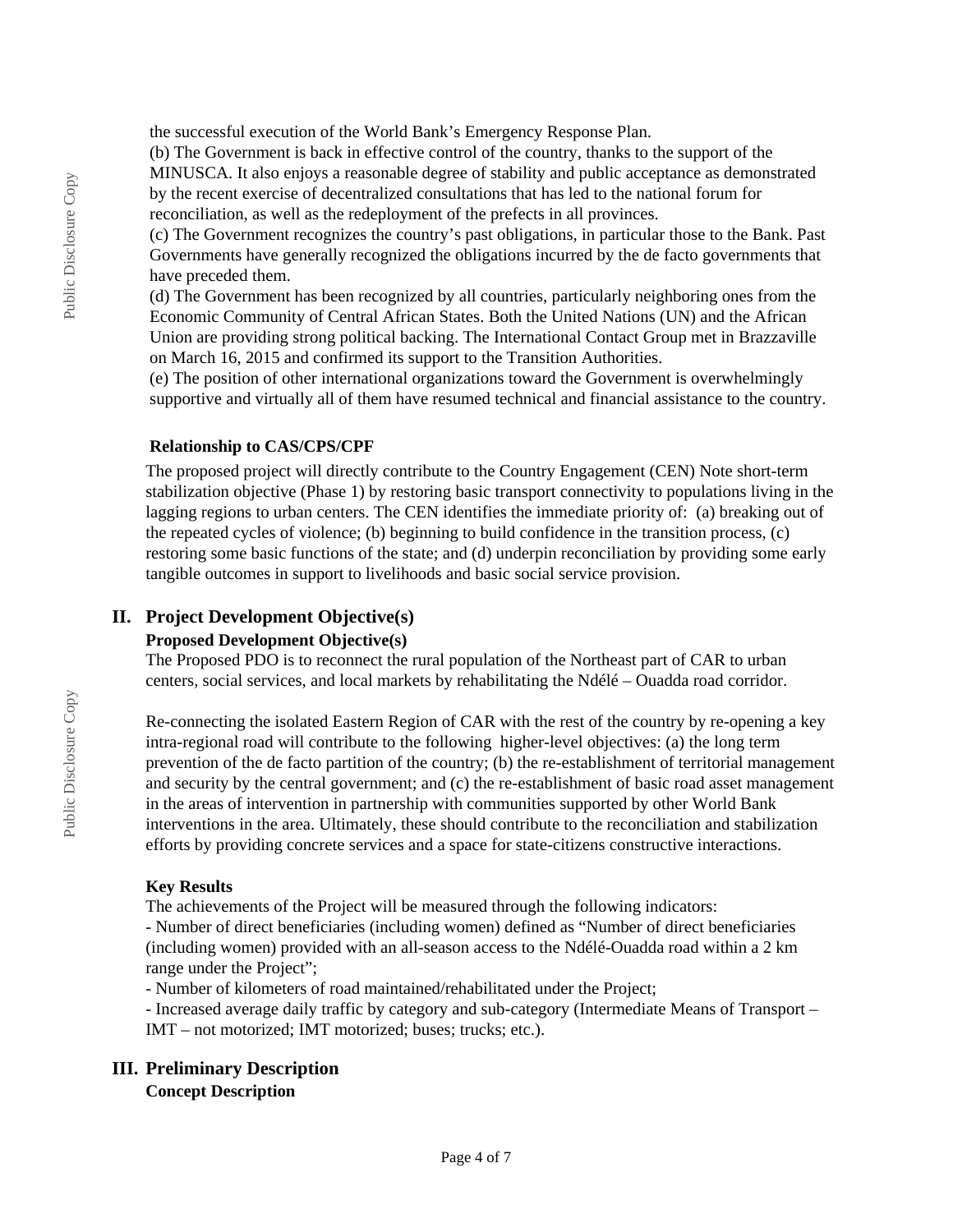The proposed pilot project design, components and activities are as follows:

Road connectivity works. This component covers the financing of the planned spot improvement type of road works, design studies and basic supervision of the works. The proposed project will focus on re-opening the Ouadda - Pata - Ndélé road corridor (about 230 km) by focusing on the spot improvement of about 65 km of non-contiguous stretches along the corridor to re-establish a basic all weather level of service. The planned spot improvement type of works, will require the capacity to work autonomously in a difficult environment, which means that a frontier type of construction approach, such as using force account, may need to be used to reinstate territorial connectivity. Based on the LONDO Project activities carried out in Ndélé, this component may also include Labor Intensive Works (LIW), thus contribute to jobs creation and support to vulnerable communities. The type of works involved is not gender-discriminatory. The project is expected to incrementally attract women. Should women's participation remain low, the beneficiary selection mechanism would allow enough flexibility to ensure more women are included.

At present, the area covered by the proposed pilot is not benefitting from any donor-funded program despite its strategic relevance and potential humanitarian impact if connectivity is re-established.

Community participation and capacity building. This component will ensure the proposed project promotes inclusive local governance. More specifically, the component will carry rapid development assessment at the level of communities and municipalities, where the road goes through. This assessment will involve local authorities (district and municipal territorial administration, traditional leaders) to gather necessary data for successful implementation such as: (a) spot improvement identification; (b) de facto and de jure local governance arrangements; (c) security; (d) social dynamics and cohesion; and (e) local economy and logistics data relevant to the planned road works. The rapid assessment will solve the issue of lack of information of the situation in the ground outside Bangui, and ensure successful implementation of the project.

Furthermore, the component will support inclusive engagement with the local stakeholders by: (a) facilitating open and inclusive selection of beneficiary for the LIW and social communication around the progress; (b) facilitating the re-establishment of basic road maintenance responsibilities and financing at the local level, including local administrative, traditional and community leaders, private firms implemented in the area if any, and central administration; and (c) using the LONDO Grievance Redress Mechanism (GRM) implemented by the Agence d'Exécution des Travaux d'Intérêt Public en Centrafrique (AGETIP-CAF) .

Finally, the proposed project will use the experience from the LONDO Project which tested district level rapid assessment, is piloting community maintenance, and has already implemented LIW in the Ndélé area. The proposed project will also learn from the experience of the "4ème parallèle" road, which is privately maintained by logging companies, and replicate and adapt if there are firms active in the areas.

Project Management. This component covers activities related to the implementation of the project activities in a very challenging logistical and operational context. As such, the Project will strengthen the UN/WBG coordinated effort for FCS, which is a WBG corporate priority. The Team is already in contact with the WBG's FCS CCSA (GCFDR) in order to explore further collaboration with the UN Department of Peacekeeping Operations (DPKO).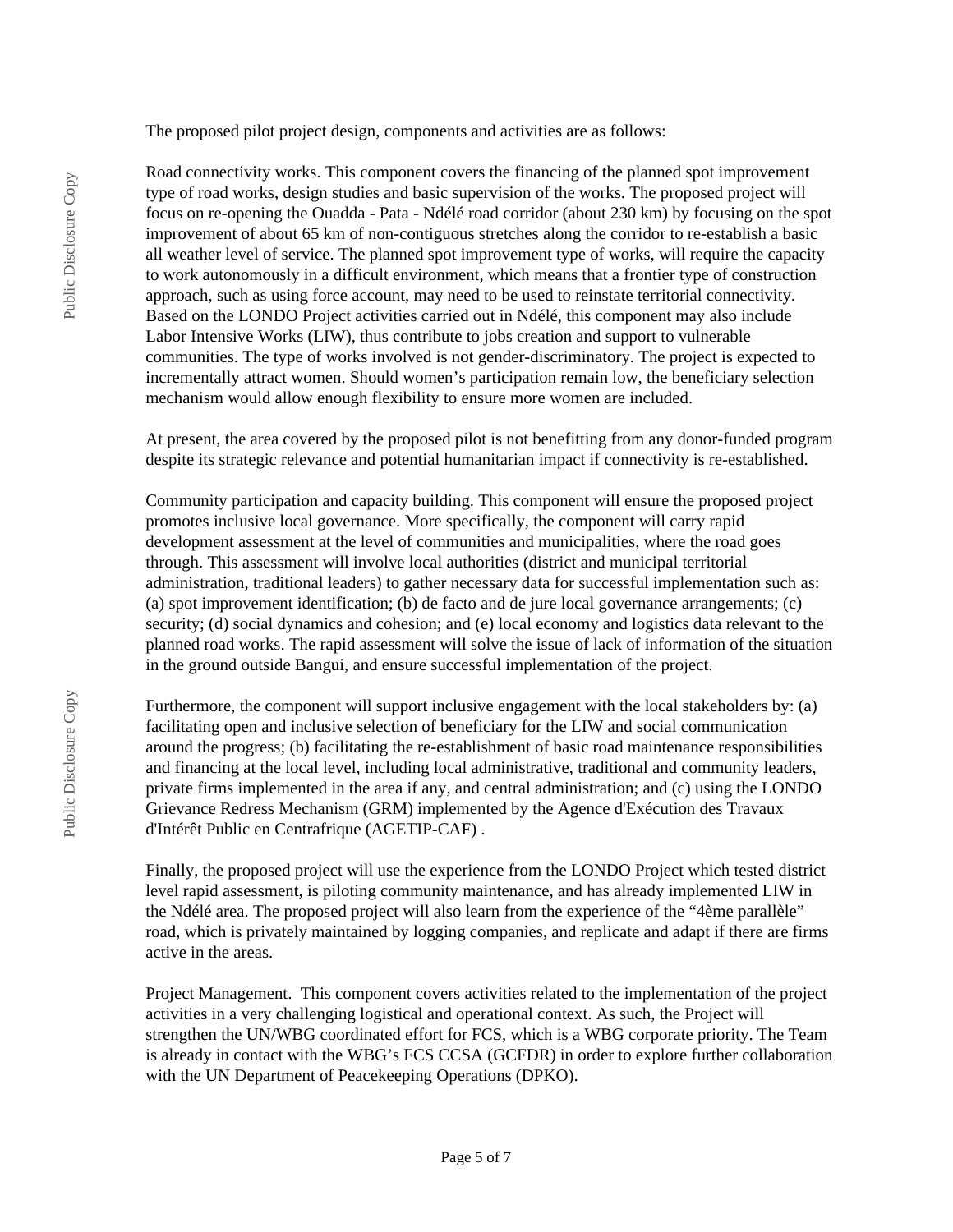In addition, the proposed project activities will complement existing WBG projects, namely the: (a) Emergency Public Services Response Project; (b) Emergency Urban Infrastructure Project; (c) LONDO Project; and (d) the CEMAC TTFP.

# **IV. Safeguard Policies that Might Apply**

| Safeguard Policies Triggered by the Project    | Yes | N <sub>0</sub> | TBD |
|------------------------------------------------|-----|----------------|-----|
| Environmental Assessment OP/BP 4.01            | x   |                |     |
| Natural Habitats OP/BP 4.04                    |     | ×              |     |
| Forests OP/BP 4.36                             |     | x              |     |
| Pest Management OP 4.09                        |     | x              |     |
| Physical Cultural Resources OP/BP 4.11         | x   |                |     |
| Indigenous Peoples OP/BP 4.10                  |     | ×              |     |
| Involuntary Resettlement OP/BP 4.12            | x   |                |     |
| Safety of Dams OP/BP 4.37                      |     | ×              |     |
| Projects on International Waterways OP/BP 7.50 |     | ×              |     |
| Projects in Disputed Areas OP/BP 7.60          |     | ×              |     |

# **V. Financing** *(in USD Million)*

| Total Project Cost:           | 4.9 | Total Bank Financing: 0 |        |
|-------------------------------|-----|-------------------------|--------|
| Financing Gap:                |     |                         |        |
| <b>Financing Source</b>       |     |                         | Amount |
| State and Peace Building Fund |     |                         |        |

# **VI. Contact point**

## **World Bank**

Contact: Marc Marie Francois Navelet Noualhier

- Title: Sr Transport. Spec.
- Tel: 458-0841
- Email: mnavelet@worldbank.org

# **Borrower/Client/Recipient**

CENTRAL AFRICAN REPUBLIC

- Contact: Florence Limbio<br>Title: Ministre de l'Eco
- Ministre de l'Economie
- Tel: 23621619285
- Email: cabinet@minplan-rca.org

## **Implementing Agencies**

Name: Cellule de Coordination du Projet de Facilitation du Transport et du Transit Contact: Noel Ngoya<br>Title: Acting Coord Acting Coordinator Tel: 23675560779 Email: ngoyawambai@yahoo.fr